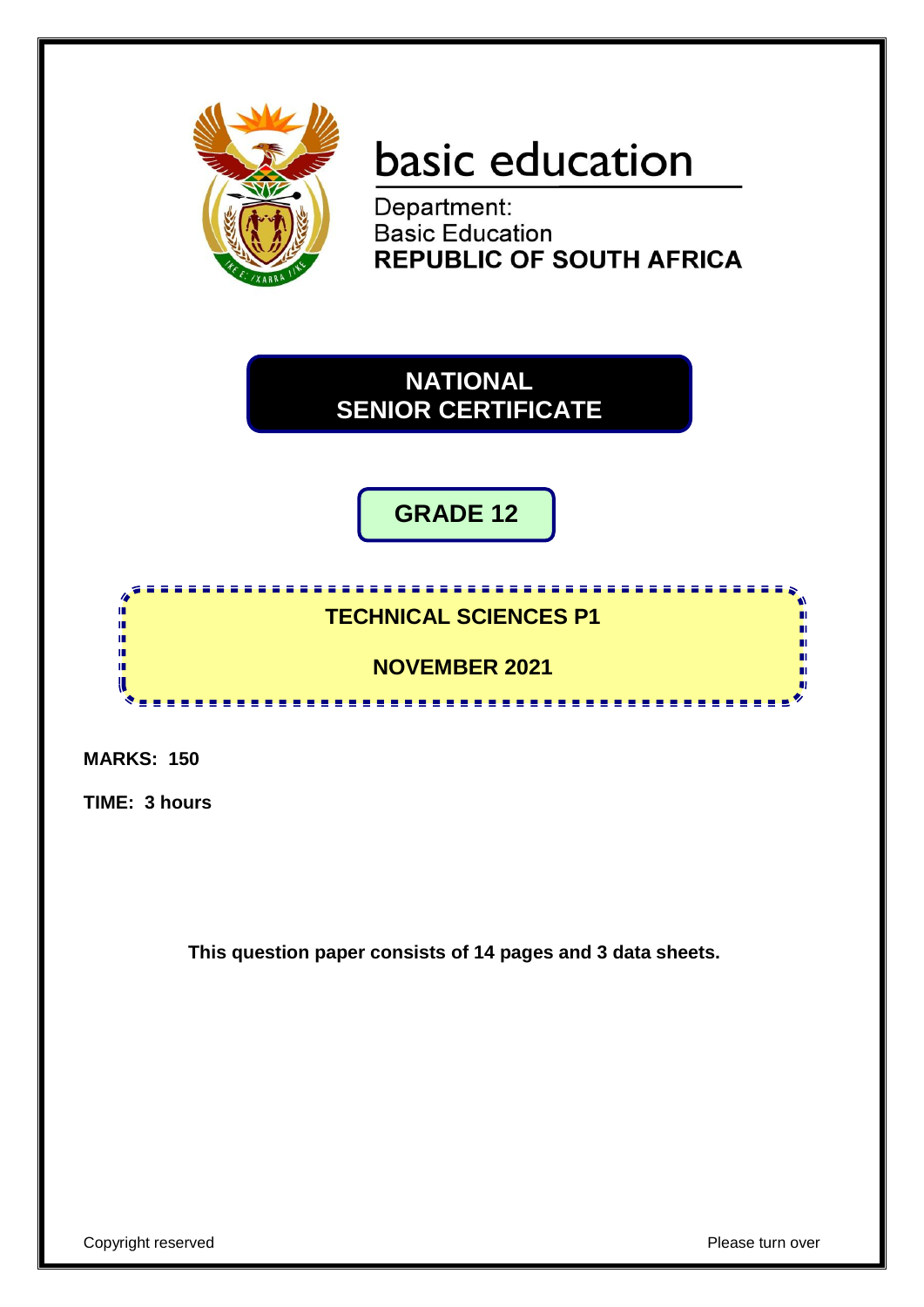### **INSTRUCTIONS AND INFORMATION**

- 1. This question paper consists of TEN questions. Answer ALL the questions in the ANSWER BOOK.
- 2. Start EACH question on a NEW page in the ANSWER BOOK.
- 3. Number the answers correctly according to the numbering system used in this question paper.
- 4. Leave ONE line between two subquestions, e.g. between QUESTION 2.1 and QUESTION 2.2.
- 5. You may use a non-programmable calculator.
- 6. You may use appropriate mathematical instruments.
- 7. You are advised to use the attached DATA SHEETS.
- 8. Show ALL formulae and substitutions in ALL calculations.
- 9. Round off your FINAL numerical answers to a minimum of TWO decimal places.
- 10. Give brief motivations, discussions, etc. where required.
- 11. Write neatly and legibly.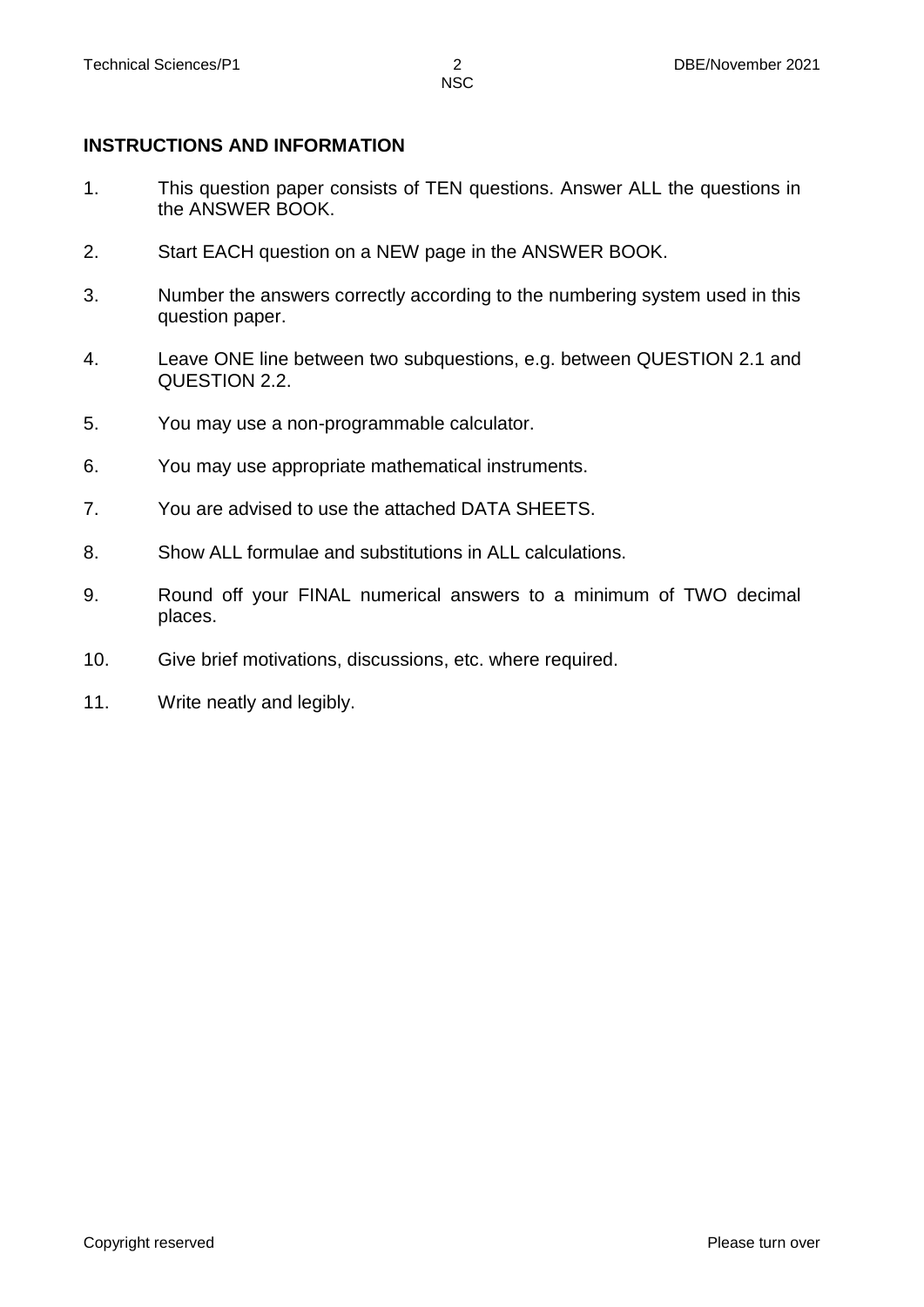## **QUESTION 1: MULTIPLE-CHOICE QUESTIONS**

Various options are provided as possible answers to the following questions. Choose the answer and write only the letter (A–D) next to the question numbers (1.1 to 1.10) in the ANSWER BOOK, e.g. 1.11 D.

- 1.1 An object's direction of motion is always the same as …
	- A the applied force acting on the object.
	- B a non-zero force acting on the object.
	- C the equilibrant of the forces.
	- D the resultant force acting on the object. (2)
- 1.2 The law of conservation of momentum implies that … after the collision.
	- A the kinetic energy before the collision is equal to the kinetic energy
	- B in an isolated system the kinetic energy before collision is equal to the kinetic energy
	- C in an isolated system the total linear momentum before the collision is equal to the total linear momentum
	- D both objects will be at rest (2)
- 1.3 Which ONE of the following statements is NOT correct?
	- A The work done on an object depends on the displacement of the object.
	- B The work done on an object depends on the nature of the substance.
	- C The work done on an object depends on the applied force.
	- D The work done on an object depends on the angle between the displacement and the applied force. (2)
- 1.4 The property of the body by virtue of which the body regains its original shape and size when the deforming force is removed is known as ...
	- A elasticity.
	- B stress.
	- C deforming force.
	- D restoring force. (2)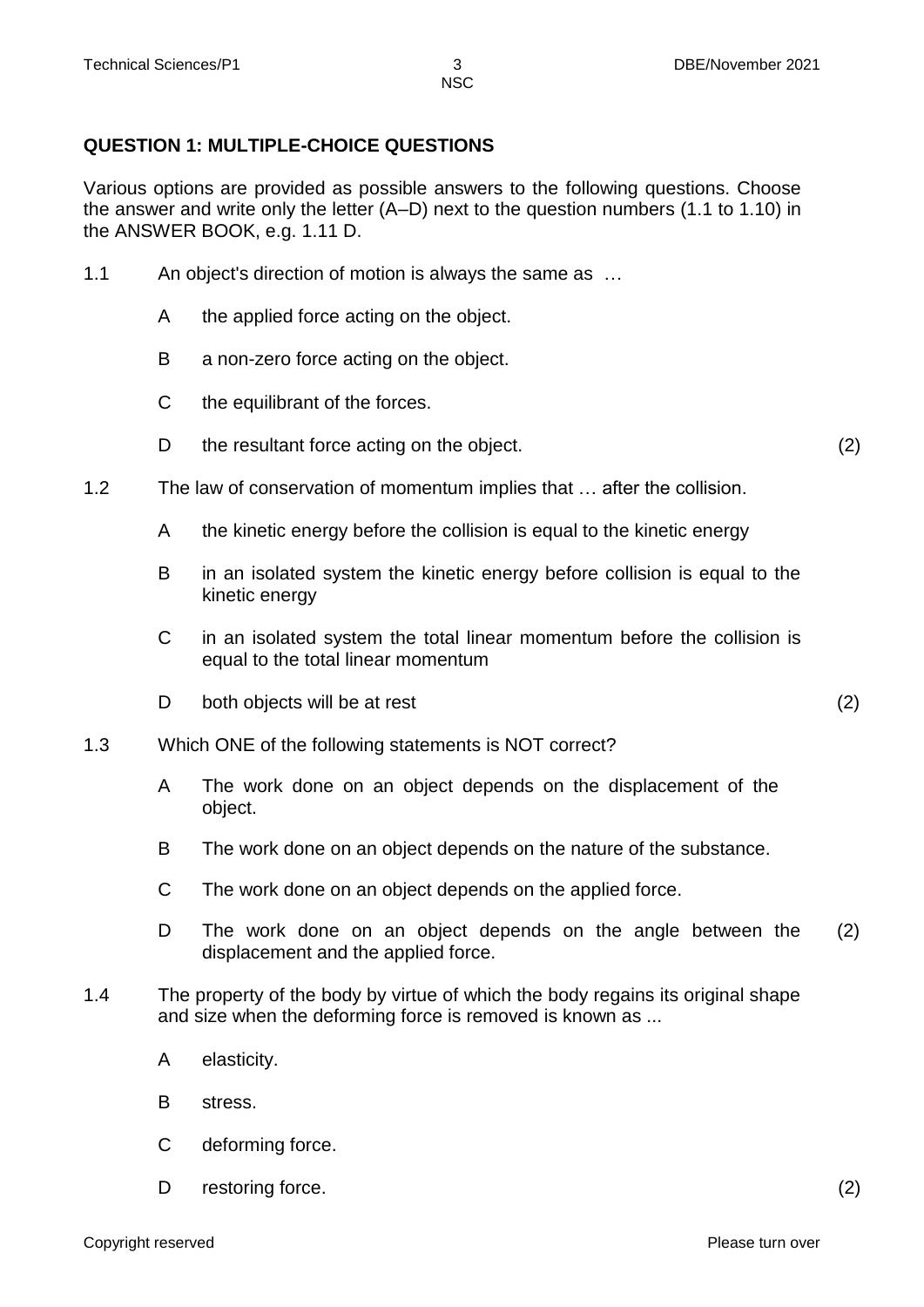- 1.5 The property of a liquid to oppose relative motion between its adjacent layers is called …
	- A surface tension.
	- B viscosity.
	- C coefficient of viscosity.
	- D internal load. (2)
- 1.6 The unit for pressure can be expressed as …
	- A kg.m ${}^{2}$ s ${}^{1}$
	- B  $kg.m^2s^2$
	- C  $kg.m^{-1} s^{-2}$
	- D  $\text{kg.m}^2\text{s}^2$
- (2)
- 1.7 Parallel rays of light strike a convex lens. Which ONE of the diagrams below shows what happens to the rays when they strike the lens?



(2)

Copyright reserved **Please** turn over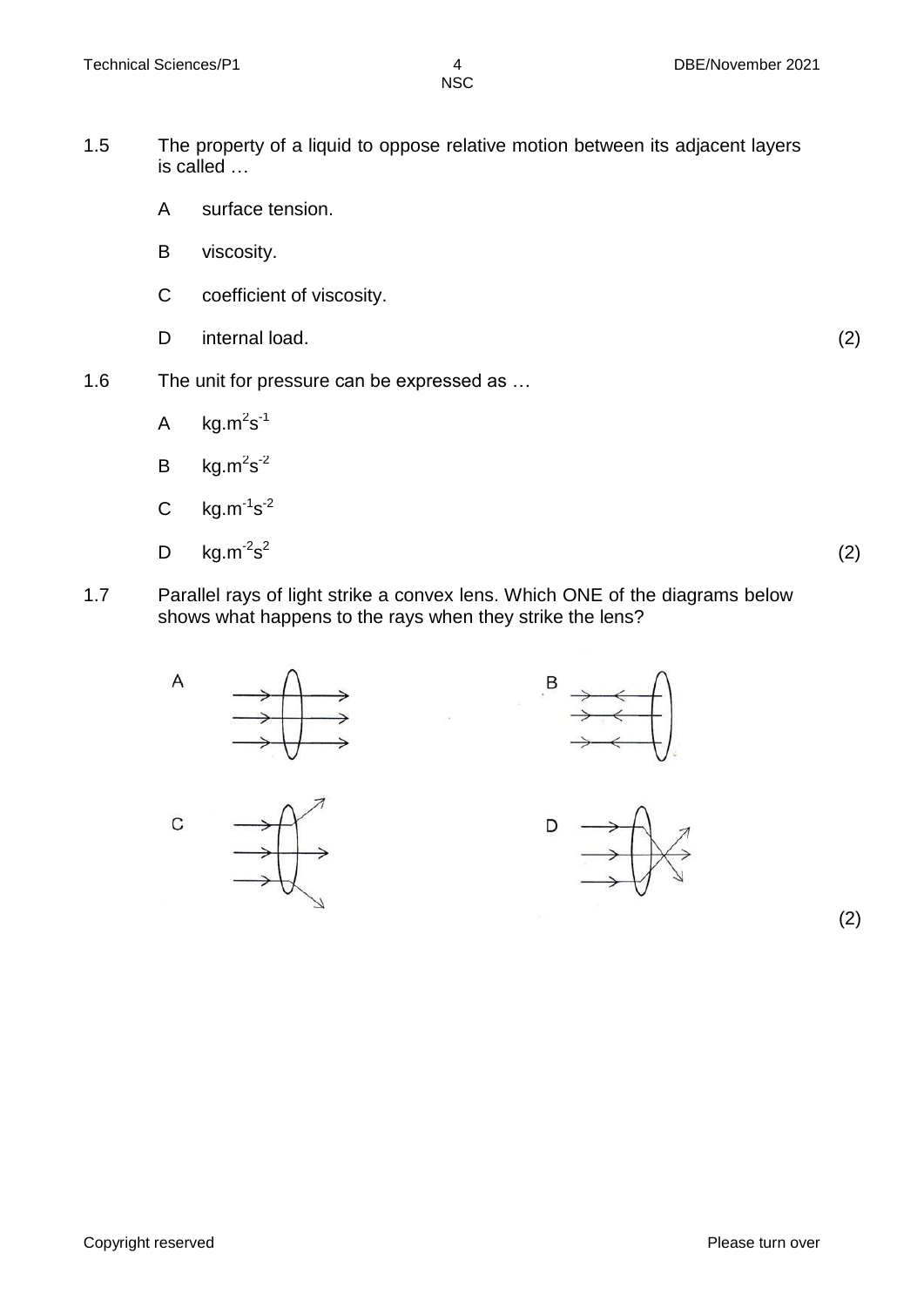1.8 Which ONE of the diagrams below represents the magnetic field around a current-carrying conductor where the current flows OUT OF THE PAGE of the book?



1.9 Three identical bulbs are connected in as in the circuit below. Which ONE of the following statements is TRUE about the circuit drawn below?



- A Bulb **A** has the same brightness as bulbs **B** and **C**.
- B Bulb **A** is dimmer than bulb **B** and bulb **C**.
- C Bulb **B** has the same brightness as bulb **C**.
- D Bulb **C** is brighter than bulb **B**. (2)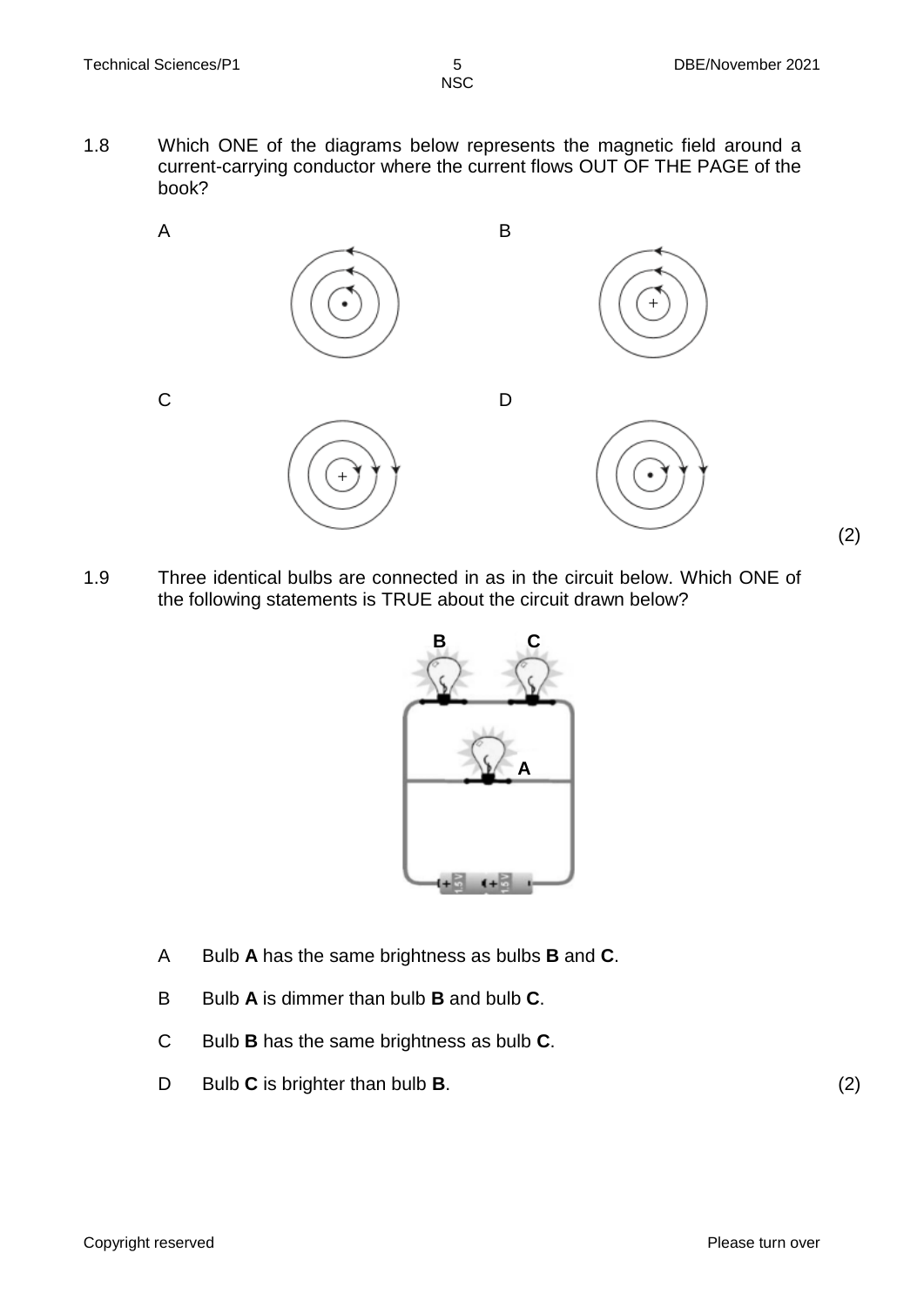- 1.10 An electrical machine that uses a commutator (split-ring) and converts mechanical energy to electrical energy is called a/an ...
	- A AC generator.
	- B AC motor.
	- C DC motor.
	- D DC generator. (2)

 **[20]**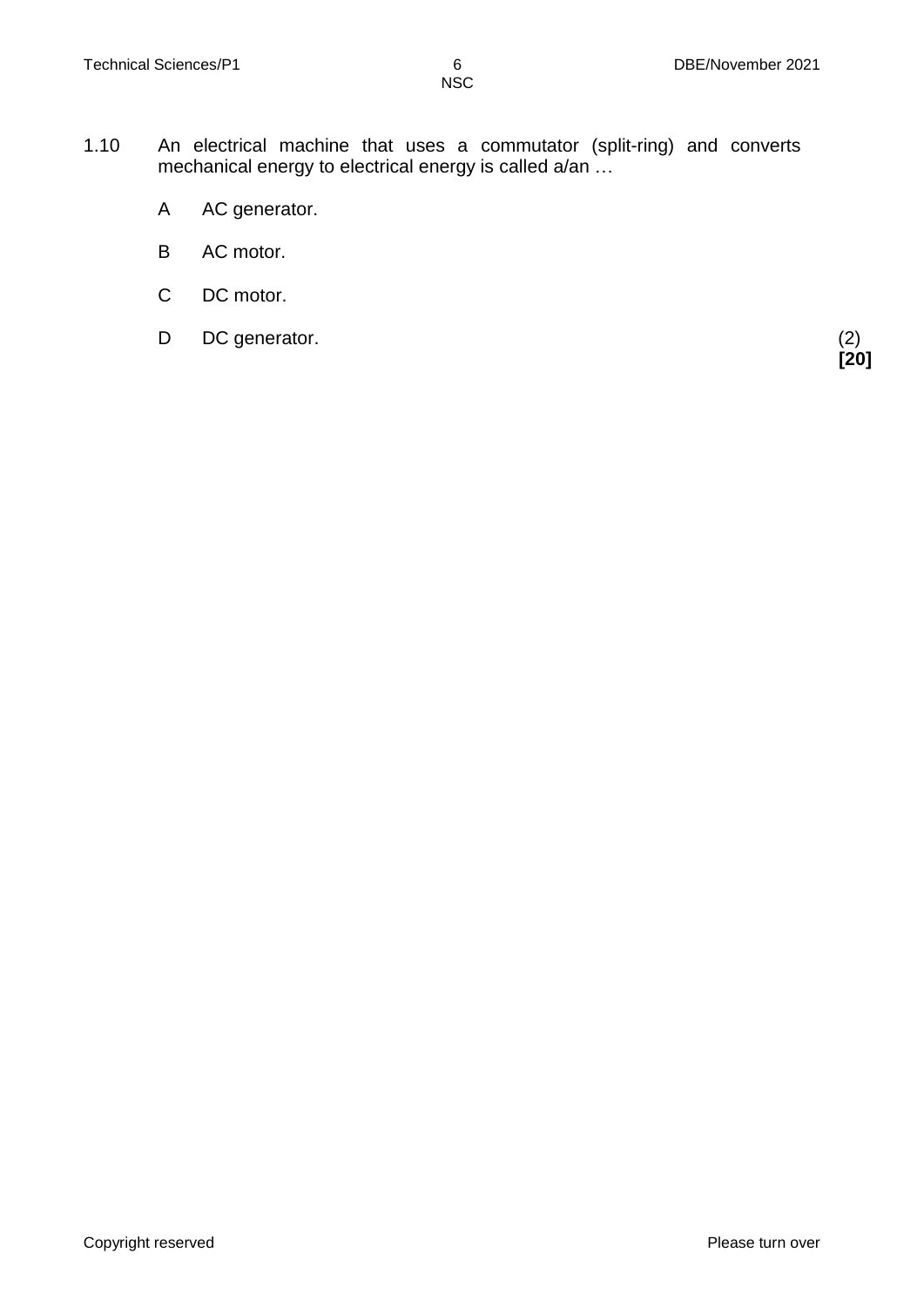### **QUESTION 2 (Start on a new page.)**

A 6 kg object is pulled with a force of 60 N at an angle of  $30^{\circ}$  across a rough surface, as shown in the diagram below.



| 2.1                                    | State Newton's First Law of Motion in words.                                                              |                                                                                                                                           | (2) |
|----------------------------------------|-----------------------------------------------------------------------------------------------------------|-------------------------------------------------------------------------------------------------------------------------------------------|-----|
| 2.2<br>Calculate the magnitude of the: |                                                                                                           |                                                                                                                                           |     |
|                                        | 2.2.1                                                                                                     | Vertical component of the 60 N force                                                                                                      | (2) |
|                                        | 2.2.2                                                                                                     | Frictional force experienced by the object if the coefficient of kinetic<br>friction $(\mu_k)$ between the surface and the object is 0,13 | (4) |
|                                        | 2.2.3                                                                                                     | Horizontal component of the 60 N force                                                                                                    | (2) |
| 2.3                                    | Calculate the acceleration of the object.                                                                 |                                                                                                                                           | (4) |
| 2.4                                    | How will an increase in the angle between the applied force and the horizontal<br>influence the friction? |                                                                                                                                           |     |
|                                        | Write only, INCREASE, DECREASE or STAYS THE SAME.<br>Motivate your answer.                                |                                                                                                                                           | (3) |

2.5 A car is pulling a caravan on a rough horizontal surface as indicated in the diagram. (The system is NOT moving at constant velocity.)



- 2.5.1 State Newton's Third Law in words. (2)
- 2.5.2 Draw a labelled free-body diagram of ALL the forces acting on the caravan. (4)

**[23]**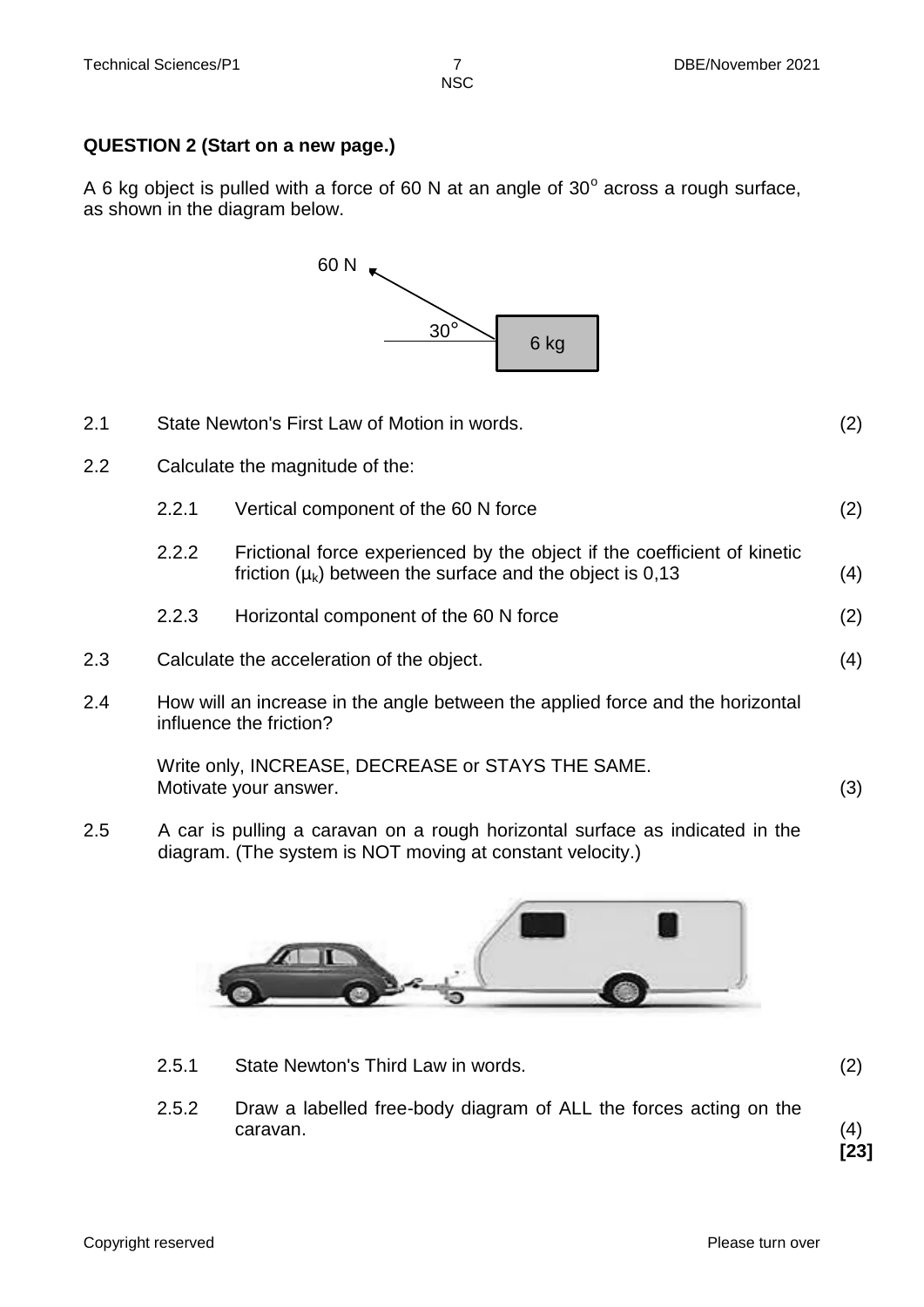### **QUESTION 3 (Start on a new page.)**

3.1 On a railway shunting line a locomotive is coupling with a stationary carriage of a mass of 2 500 kg. The locomotive has a mass of 5 800 kg and it is moving due west at a velocity of 1,5  $\text{m} \cdot \text{s}^{-1}$ . After coupling the locomotivecarriage combination moves due west.

| 3.1.1 | Define the term <i>momentum</i> . |  |
|-------|-----------------------------------|--|
|       |                                   |  |

- 3.1.2 Calculate the momentum of the locomotive before the collision. (3)
- 3.1.3 Calculate the velocity of the locomotive-carriage combination after the collision. (5)
- 3.1.4 Differentiate between *elastic* and *inelastic* collisions. (4)
- 3.2 The effective use of seat belts was demonstrated during a crash test at a motor manufacturing plant. The car hit the wall with a momentum of 24 300 kg.m.s $<sup>1</sup>$  and took 1,2 s to come to rest.</sup>



- 3.2.1 Use physics principles to explain how seatbelts can save lives during a collision. (2)
- 3.2.2 Calculate the impulse experienced by the car. (3)
- 3.2.3 The wall was built to withstand a force of 80 kN. Determine, by means of a calculation, if this wall will be able to withstand the impact  $\sigma$  this test. (4)

**[23]**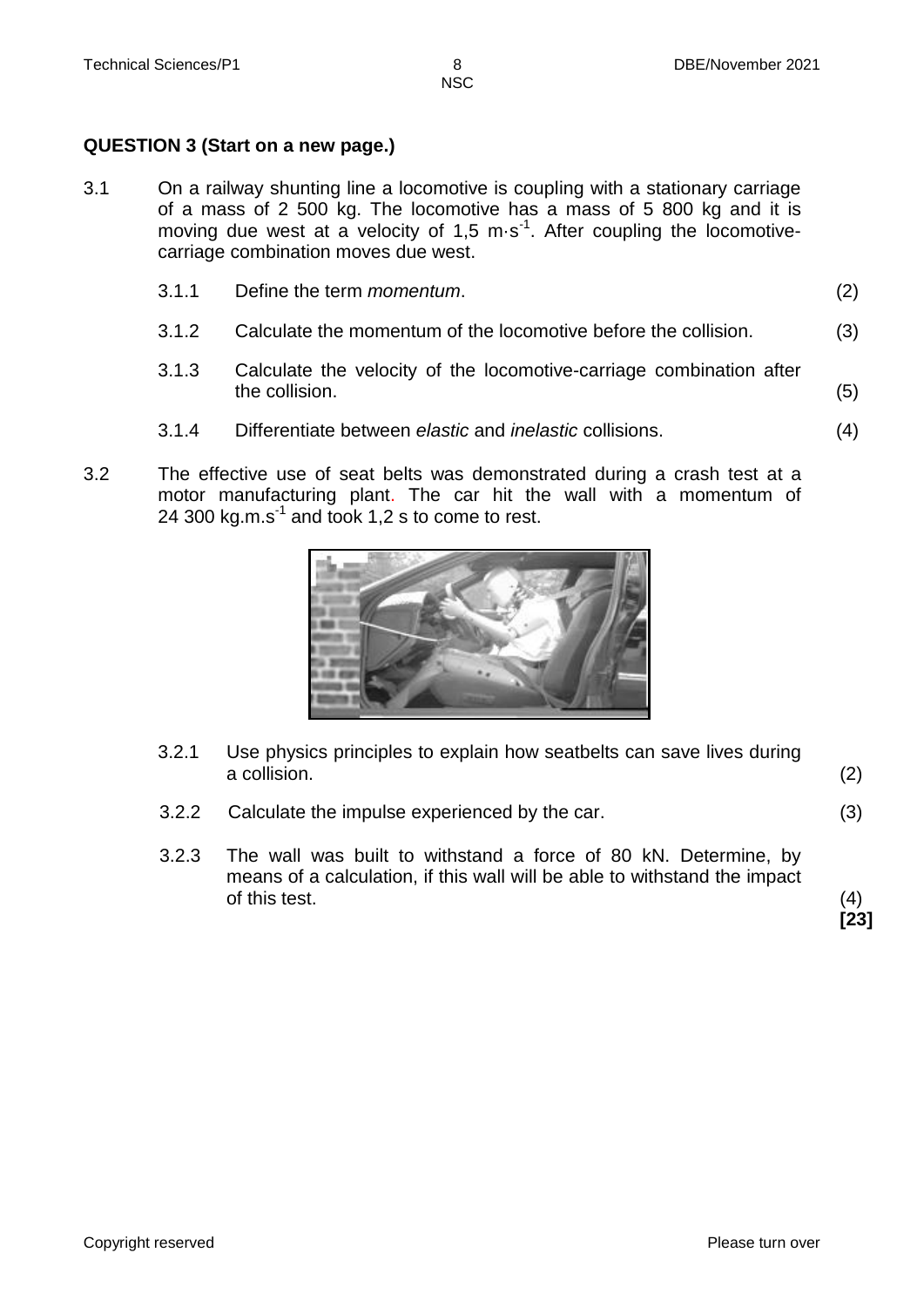### **QUESTION 4 (Start on a new page.)**

4.1 A toolbox of mass 40 kg is pulled with an applied force of 60 N over a distance of 8 m. The applied force makes an angle of 25° with the horizontal.



- 4.1.1 Define *work done*. (2)
- 4.1.2 Calculate the work done by the applied force over the 8 m. (3)
- 4.2 A construction worker of mass 75 kg is airlifted vertically upwards from a construction site, as shown in the diagram below. The worker is lifted, from the first floor of a building by a cable to a height of 12 m at a constant speed of 3 m·s<sup>-1</sup>. (Ignore air friction and assume that there is NO sideways motion.)



|     | 4.2.1 | State the principle of conservation of mechanical energy in words.                                                                                                                                       | (2) |
|-----|-------|----------------------------------------------------------------------------------------------------------------------------------------------------------------------------------------------------------|-----|
|     | 4.2.2 | Calculate the potential energy gained by the construction worker<br>12 metres above the first floor.                                                                                                     | (3) |
|     | 4.2.3 | Calculate his kinetic energy as he was lifted for 12 m.                                                                                                                                                  | (3) |
| 4.3 |       | The total mechanical energy of the construction worker at the highest point is<br>11 500 J. Determine the potential energy of the construction worker just<br>before he was airlifted by the helicopter. |     |

 **[17]**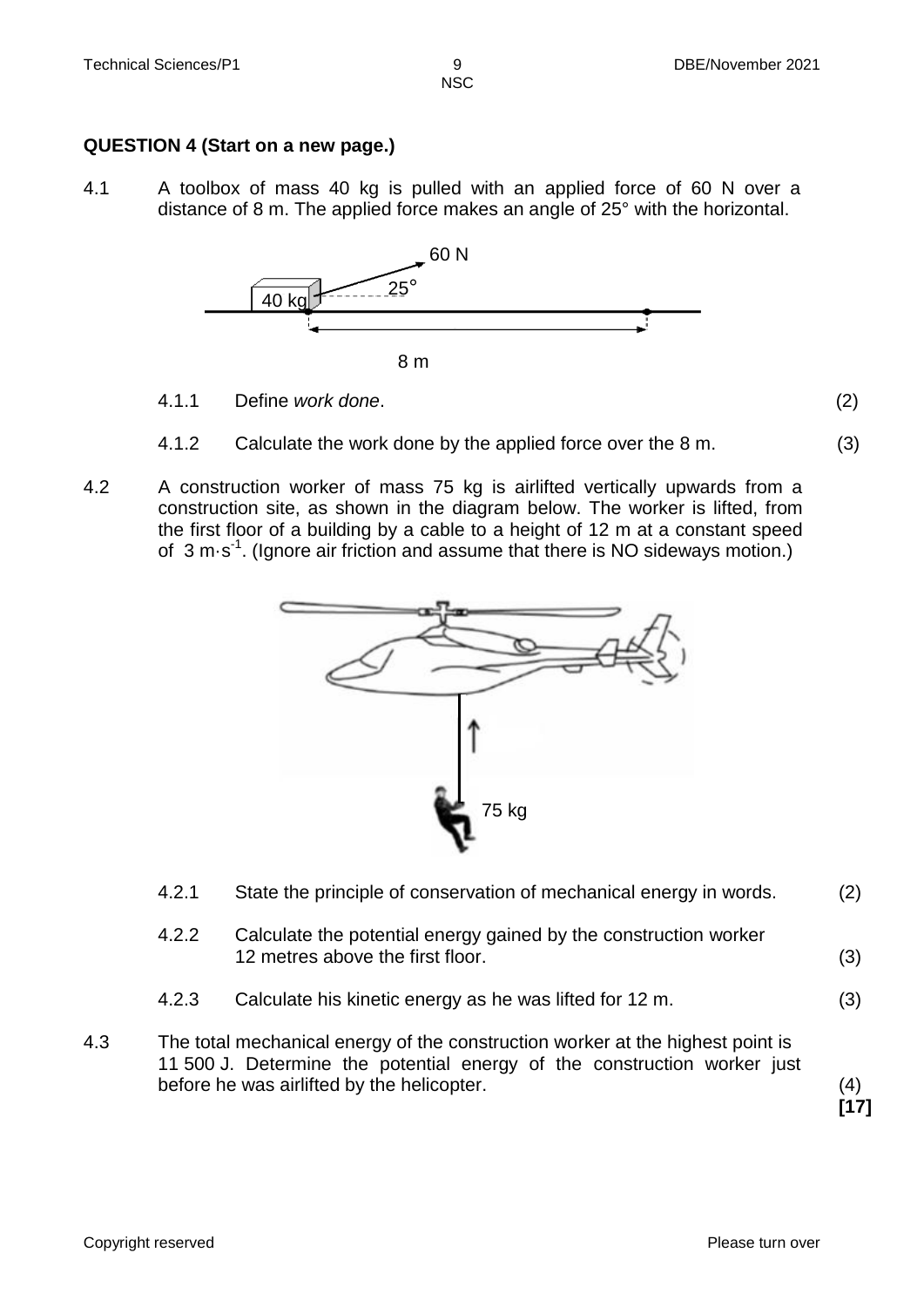### **QUESTION 5 (Start on a new page.)**

5.1 A force of 16 N is applied to a 3 m long metal wire. The wire stretches by 0,5 mm. The diameter of the metal wire is 2,5 mm.

Calculate the:

|     | 5.2.3                                                                                                                                                                         | Calculate the area of the output piston.              | (3)<br>[18] |
|-----|-------------------------------------------------------------------------------------------------------------------------------------------------------------------------------|-------------------------------------------------------|-------------|
|     | 5.2.2                                                                                                                                                                         | Calculate the fluid pressure in the hydraulic system. | (3)         |
|     | 5.2.1                                                                                                                                                                         | Define <i>pressure</i> at a particular point.         | (2)         |
| 5.2 | A hydraulic jack is used to lift a car weighing 1 278 N. The force applied to the<br>input piston is 26 N. The area of the input piston is 7,855 x $10^{-5}$ m <sup>2</sup> . |                                                       |             |
|     | 5.1.3                                                                                                                                                                         | Young's modulus of the wire                           | (3)         |
|     | 5.1.2                                                                                                                                                                         | Strain in the wire                                    | (3)         |
|     | 5.1.1                                                                                                                                                                         | Stress in the wire                                    | (4)         |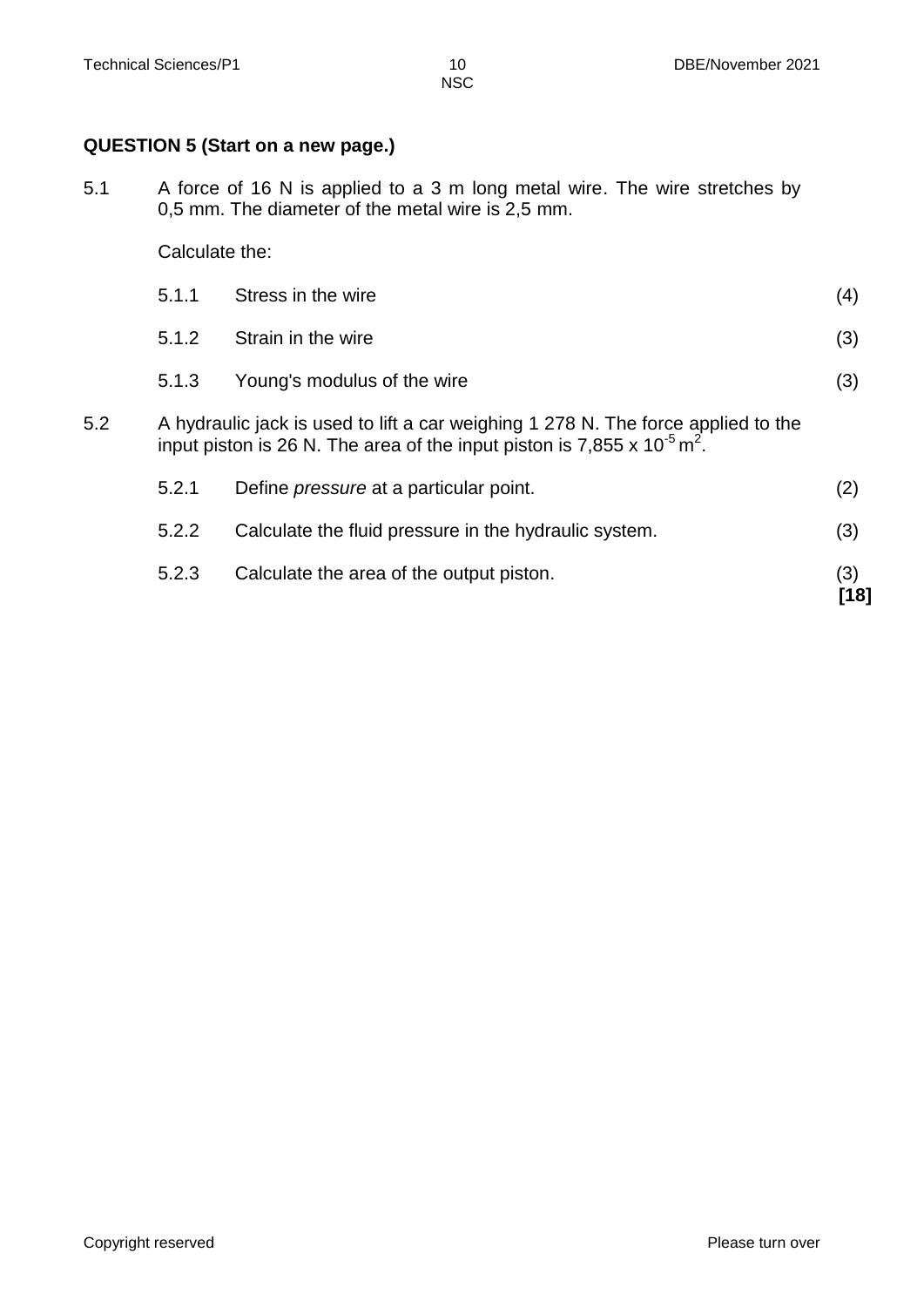### **QUESTION 6 (Start on a new page.)**

A light ray **PQ** is moving from medium **1** to medium **2** in diagrams **A** and **B**. Light rays **QS**, **QR** and **QT** are observed as the angle of incidence varies. Mediums **1** and **2** have different optical densities.



| 6.1 | Define refraction.                                                                                                              | (2)        |
|-----|---------------------------------------------------------------------------------------------------------------------------------|------------|
| 6.2 | What is the name given to the angle of incidence $(\Theta)$ if light ray <b>PQ</b> follows the<br>path of QS in diagram A?      | (1)        |
| 6.3 | What is the magnitude (in degrees) of the angle of refraction for the angle of<br>incidence in QUESTION 6.2?                    | (1)        |
| 6.4 | Which ONE of the two media is optically denser in diagram A? Write only<br>MEDIUM 1 or MEDIUM 2. Give a reason for your answer. | (2)        |
| 6.5 | Identify the light ray that undergoes total internal reflection in diagram <b>B</b> .                                           | (1)        |
| 6.6 | State TWO conditions for total internal reflection to occur.                                                                    | (2)<br>[9] |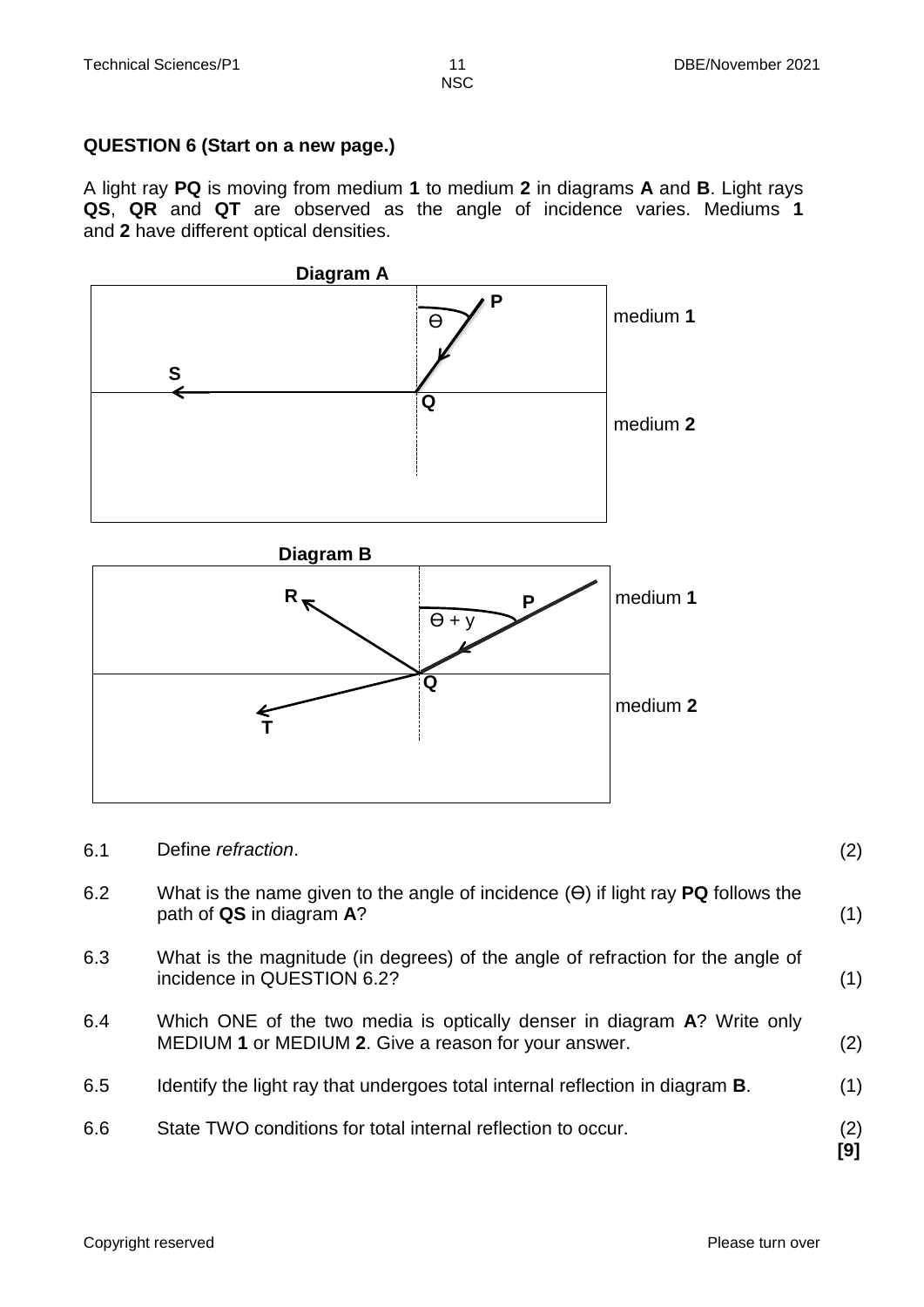### **QUESTION 7 (Start on a new page.)**

7.1 Study the diagram below and answer the questions that follow.



7.1.1 Define the term *dispersion* of light. (2) 7.1.2 Identify the colours represented by numbers **3** and **6**. Write down the correct colour next to the numbers in your ANSWER BOOK. (2) 7.1.3 Which wave property of light is responsible for the dispersion? (1) 7.1.4 State the relationship between the *wavelength* and the *speed of a light wave*. (2) 7.2 Ultraviolet Microwaves Gamma rays Visible light Radio | X-rays | Infrared The table above represents the electromagnetic spectrum. 7.2.1 Define a *wave*. (2) 7.2.2 Name TWO characteristics of electromagnetic waves. (2) 7.2.3 Arrange the waves in the diagram above from the lowest to the highest frequency. (2)  **[13]**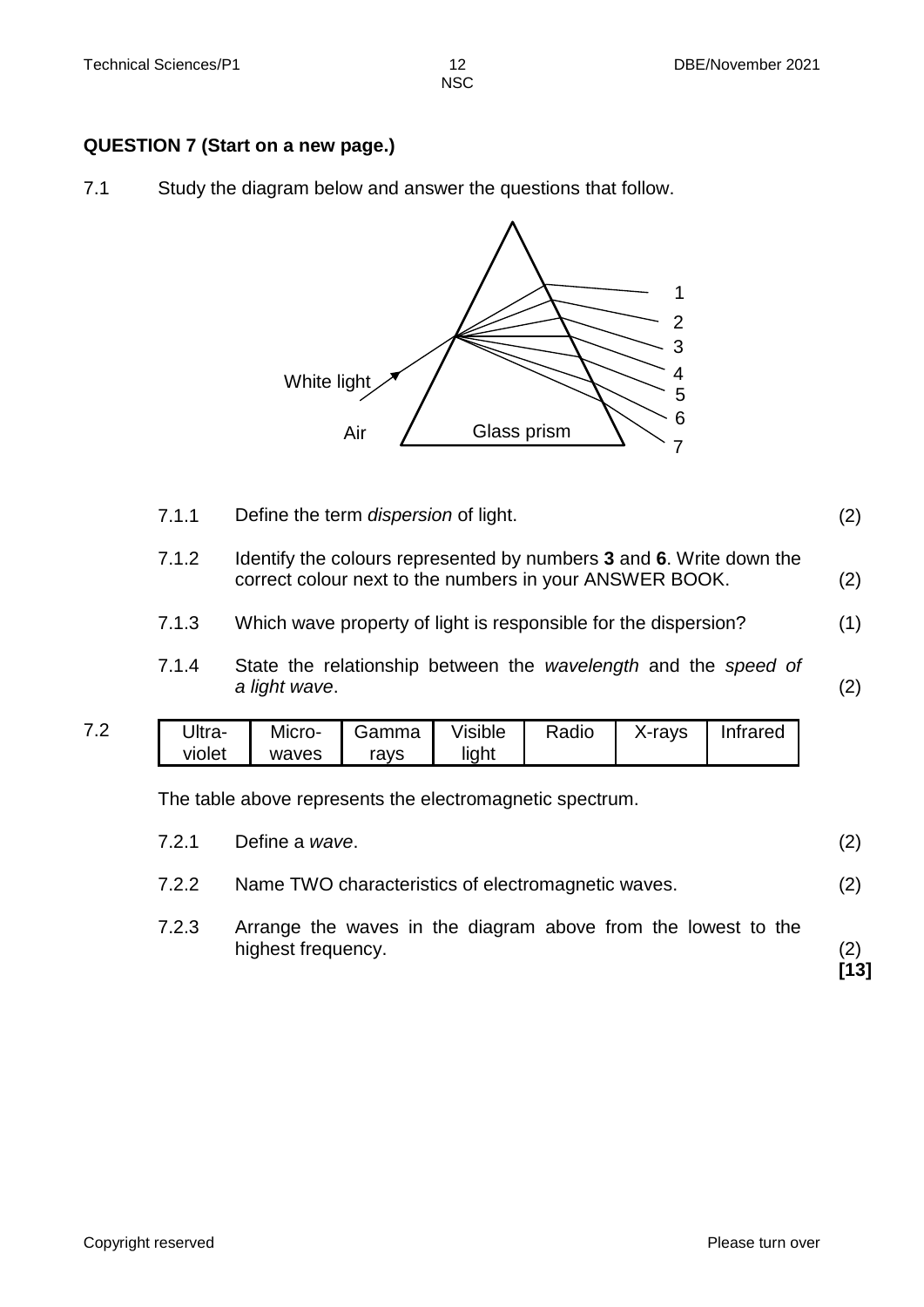### **QUESTION 8 (Start on a new page.)**

A potential difference of 120 V is applied across two parallel plates of a capacitor. The plates are 6 mm apart and have a 2 m<sup>2</sup> area.

| 8.2 |       | Calculate the:               |            |
|-----|-------|------------------------------|------------|
|     | 8.2.1 | Capacitance of the capacitor | (3)        |
|     | 8.2.2 | Charge on each plate         | (3)<br>[8] |

### **QUESTION 9 (Start on a new page.)**

- 9.1 Define *power* in an electric circuit. (2)
- 9.2 A heater with a single element is marked 60 W, 220 V. Calculate the resistance of the heater element. (3)
- 9.3 The diagram below shows a circuit that consists of two cells connected in series. Each cell has a potential difference of 1,5 V. Two resistors with a resistance of 3  $\Omega$  and 5  $\Omega$  are also connected in series.



Calculate the potential difference across the 5  $\Omega$  resistor. (5)

**[10]**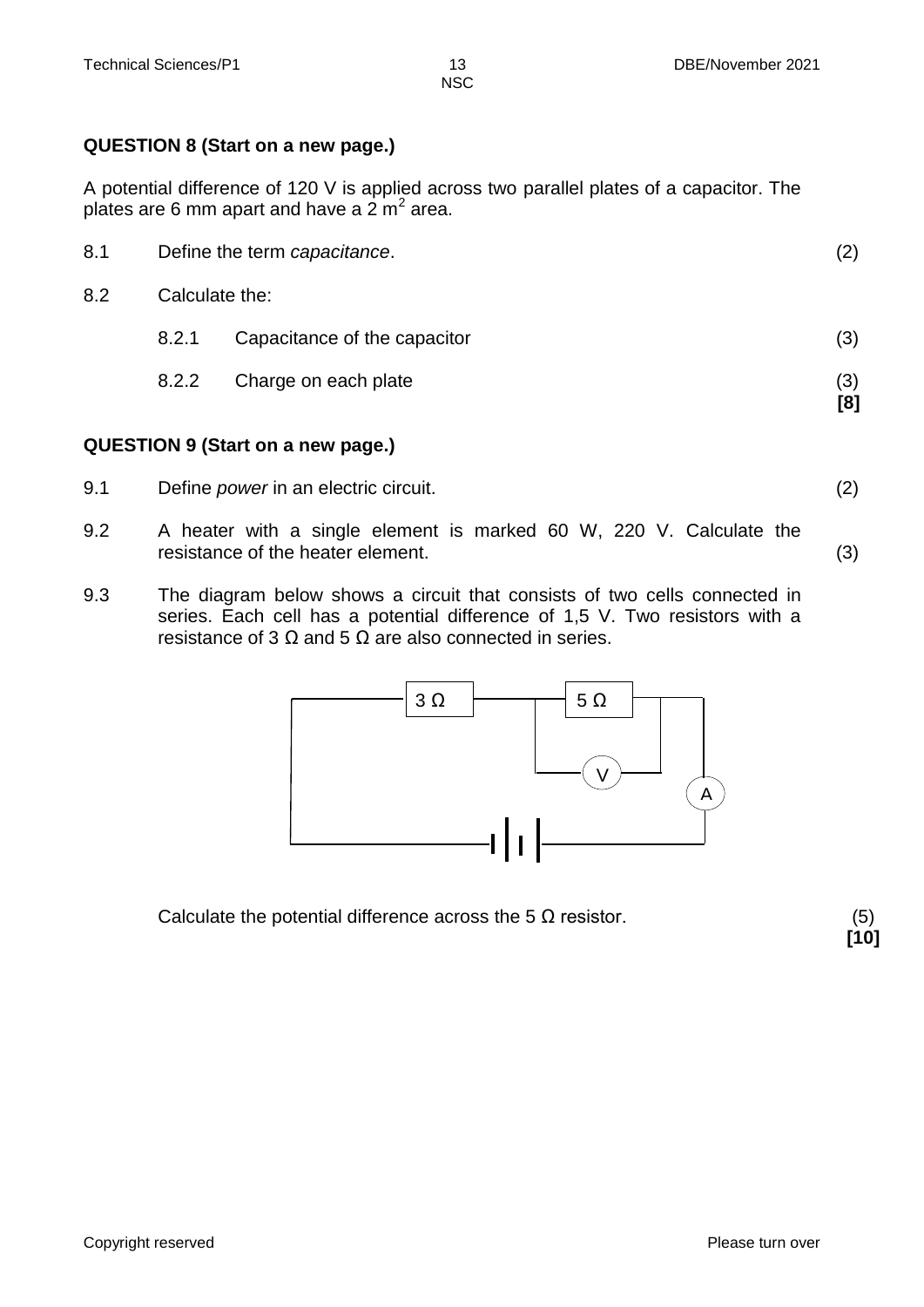### **QUESTION 10 (Start on a new page.)**

10.1 Study the diagram below and answer the questions that follow.



- 10.1.1 What phenomenon is illustrated in the diagram above? (1)
- 10.1.2 If the speed at which the magnet is moved in and out of the coil is increased, a greater deflection of the needle is observed. Explain this observation, in terms of rate of change in magnetic flux and induced emf. (2)
- 10.1.3 What type of current is induced in the above diagram? Write only ALTERNATING CURRENT or DIRECT CURRENT. (1)
- 10.2 A step-down transformer is used to operate a 24 V radio player. The transformer has 480 windings in its secondary coil and the primary voltage is 220 V.



- 10.2.1 Give TWO reasons why this is a step-down transformer. (2)
- 10.2.2 Calculate the number of windings in the primary coil of the transformer. (3)

**[9]**

**TOTAL: 150**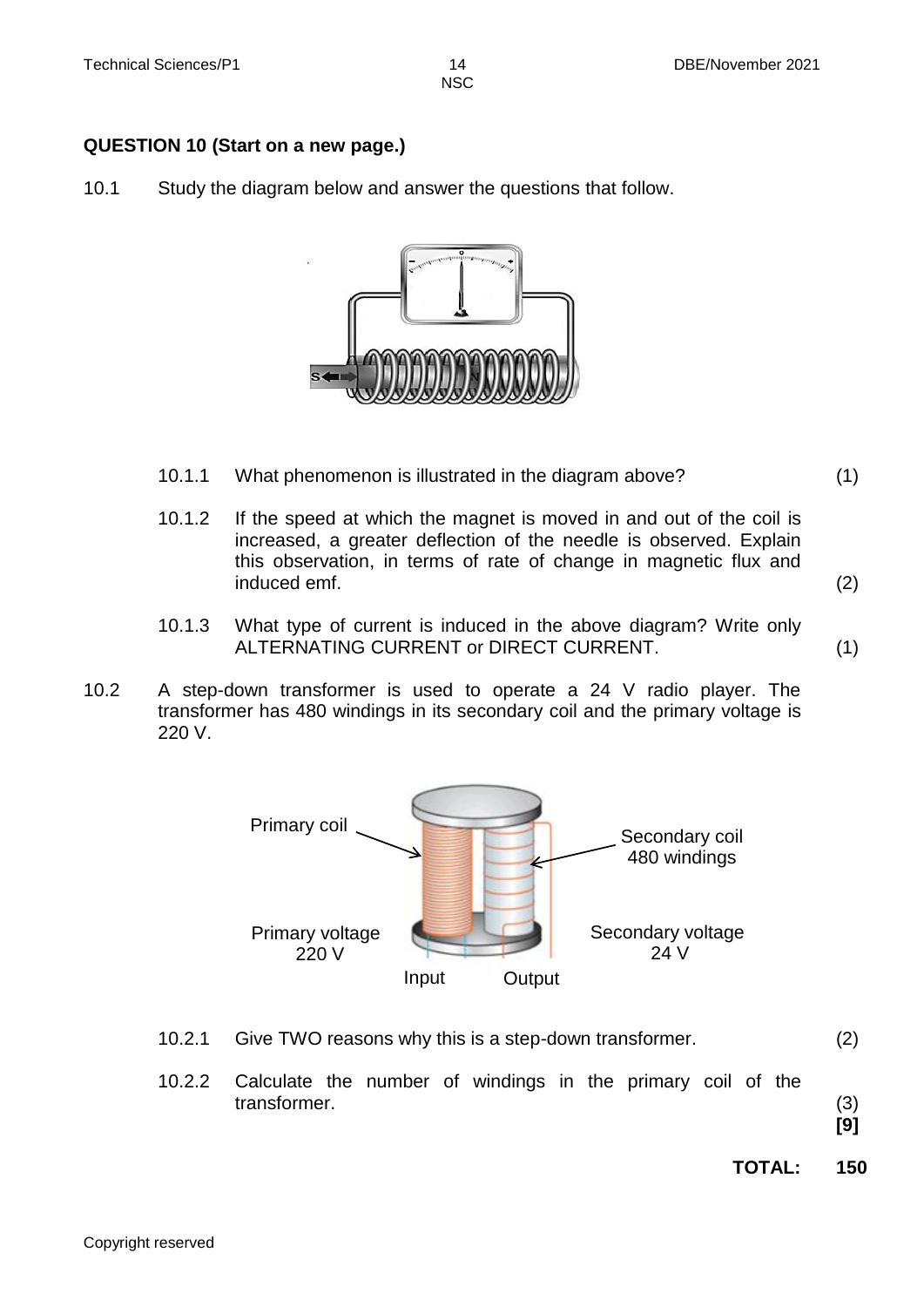### **DATA FOR TECHNICAL SCIENCES GRADE 12 PAPER 1**

### *GEGEWENS VIR TEGNIESE WETENSKAPPE GRAAD 12 VRAESTEL 1*

### **TABLE 1: PHYSICAL CONSTANTS/***TABEL 1: FISIESE KONSTANTES*

| NAME/NAAM                                                   | SYMBOL/SIMBOOL     | <b>VALUE/WAARDE</b>                |
|-------------------------------------------------------------|--------------------|------------------------------------|
| Acceleration due to gravity<br>Swaartekragversnelling       | g                  | $9.8 \text{ m} \cdot \text{s}^2$   |
| Speed of light in a vacuum<br>Spoed van lig in 'n vakuum    | С                  | $3.0 \times 10^8$ m s <sup>1</sup> |
| Planck's constant<br>Planck se konstante                    | h                  | 6,63 x $10^{-34}$ J·s              |
| Electron mass<br>Elektronmassa                              | $m_e$              | 9,11 x $10^{-31}$ kg               |
| Permittivity of free space<br>Permittiwiteit van vry ruimte | $\epsilon_{\rm o}$ | 8,85x10 $12$ F.m <sup>-1</sup>     |

### **TABLE 2: FORMULAE/***TABEL 2: FORMULES*

### **FORCE/***KRAG*

| $F_{\text{net}} = ma$                                             | $p=mv$          |
|-------------------------------------------------------------------|-----------------|
| $f_{\rm s}^{\rm max} = \mu_{\rm s} N$                             | $f_k = \mu_k N$ |
| $F_{\text{net}}\Delta t = \Delta p$<br>$\Delta p = m v_f - m v_i$ | $F_g = mg$      |

### **WORK, ENERGY AND POWER/***ARBEID, ENERGIE EN DRYWING*

| $W = F\Delta x \cos \theta$                                                 | $U = mgh$                                                       | or/of $E_{\rm p}$ = mgh                                  |
|-----------------------------------------------------------------------------|-----------------------------------------------------------------|----------------------------------------------------------|
| $K = \frac{1}{2}mv^2$ or/of $E_k = \frac{1}{2}mv^2$                         | $W_{\text{net}} = \Delta K$ or/of $W_{\text{net}} = \Delta E_k$ |                                                          |
|                                                                             |                                                                 | $\Delta K = K_f - K_i$ or/of $\Delta E_k = E_M - E_{ki}$ |
| $W_{nc} = \Delta K + \Delta U$ or/of $W_{nc} = \Delta E_k + \Delta E_p$     | $P = \frac{W}{\Delta t}$                                        |                                                          |
| $P_{\text{ave}} = Fv_{\text{ave}}$ / $P_{\text{gemid}} = Fv_{\text{gemid}}$ | $M_E = E_k + E_p$                                               |                                                          |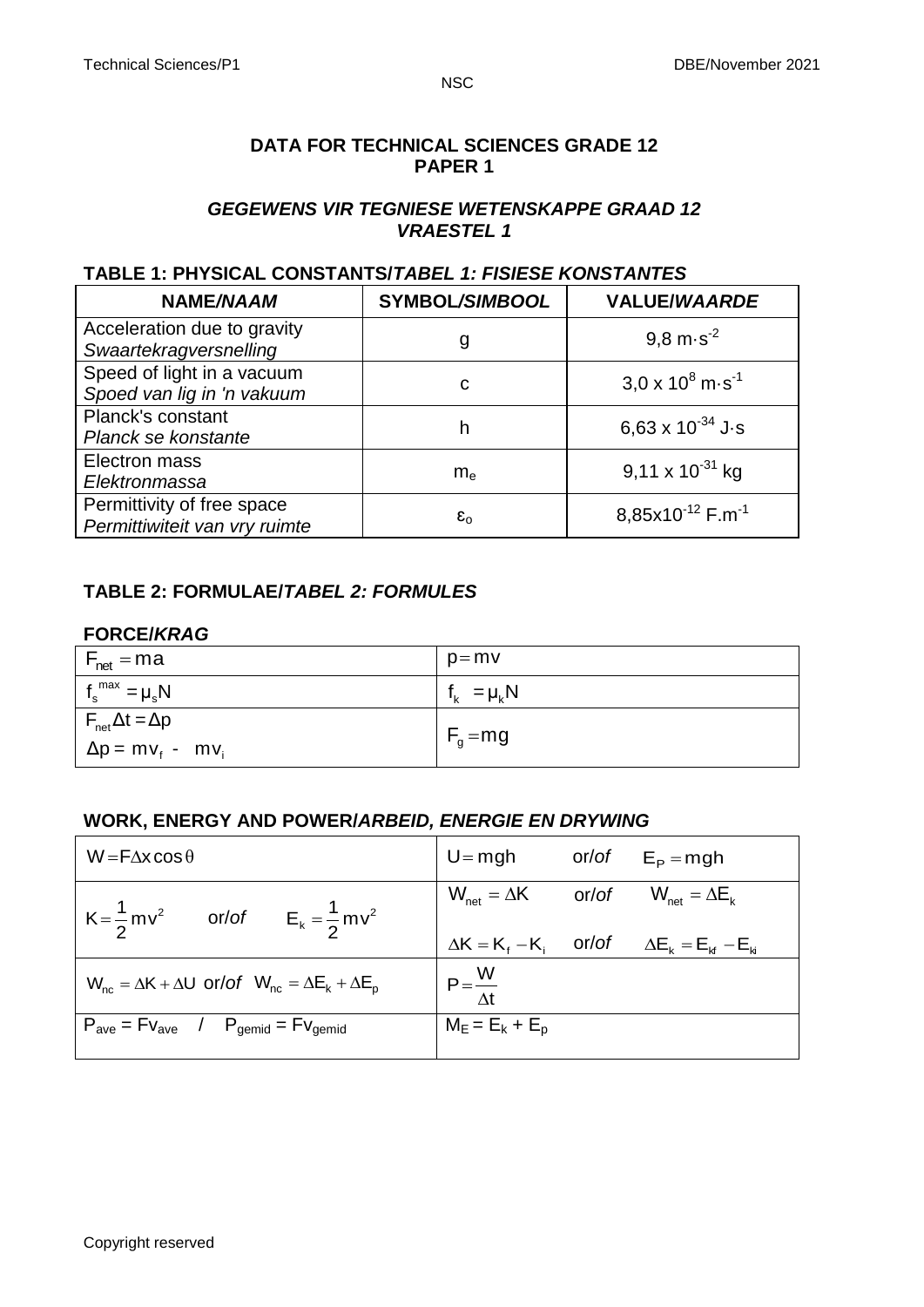### **ELASTICITY, VISCOSITY AND HYDRAULICS/***ELASTISITEIT, VISKOSITEIT EN HIDROULIKA*

| $\sigma = \frac{1}{\sqrt{2}}$    | $=$ 3                |
|----------------------------------|----------------------|
| $\frac{\sigma}{\sigma}$ = K<br>۶ | A,<br>$\mathsf{m}_2$ |
| $\overline{E}$<br>$=$            | $P = \rho gh$        |

### **ELECTROSTATICS/***ELEKTROSTATIKA*

| $C = \frac{Q}{R}$ | $C = \frac{\epsilon_0 A}{I}$ |
|-------------------|------------------------------|
|                   |                              |